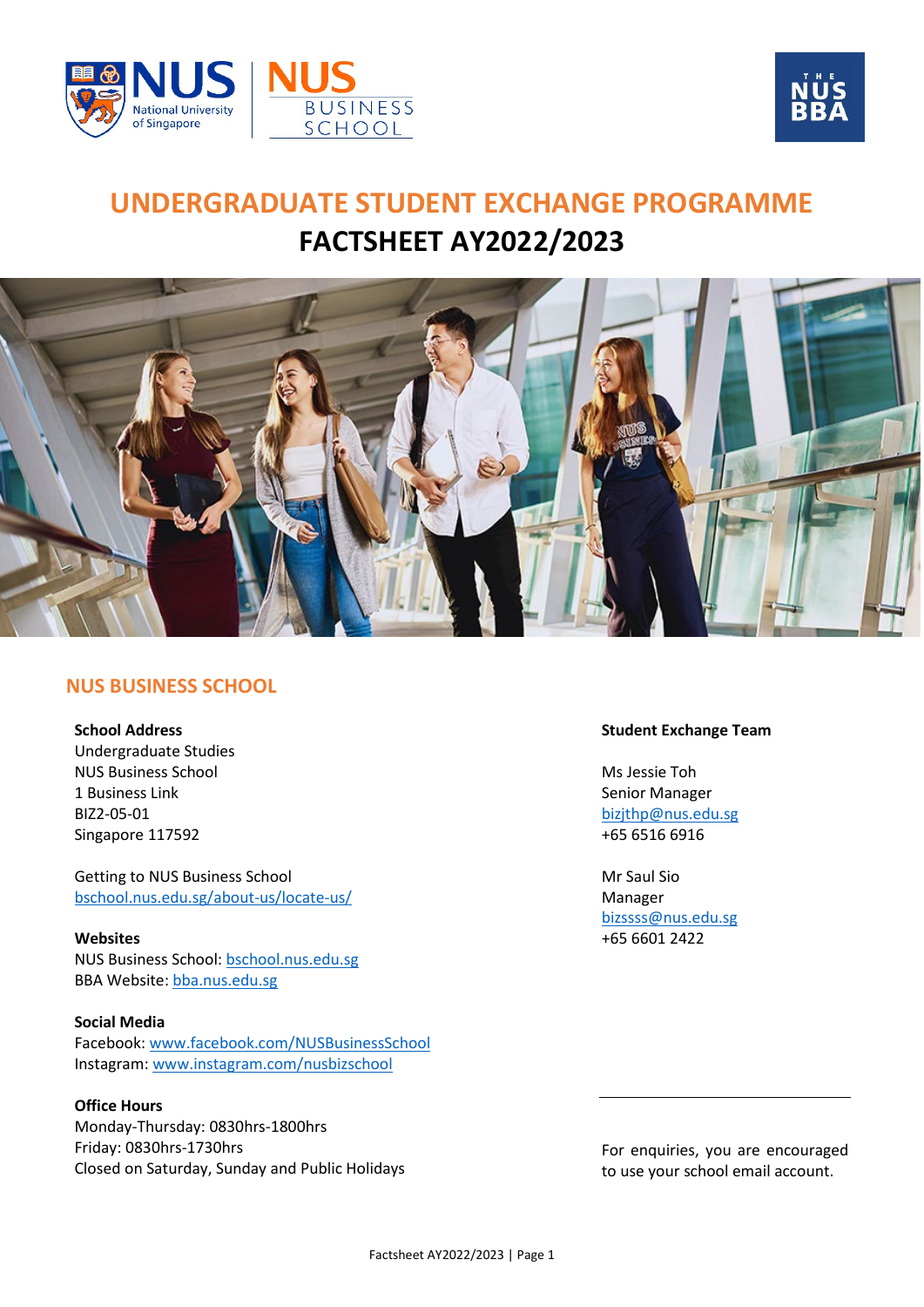# **APPLICATION INFORMATION**

|                                            | Semester 1        | <b>Semester 2</b>     |
|--------------------------------------------|-------------------|-----------------------|
| <b>Term Dates</b>                          | August - December | January - May         |
| <b>Exchange Nomination Deadline</b>        | 5 April           | 15 September          |
| <b>Exchange Application Deadline</b>       | 10 April          | 1 October             |
| <b>Application Outcome via Offer Email</b> | Mid-June          | End November          |
| <b>Recommended Arrival Date</b>            | Last week of July | First week of January |

Exchange students from Business School's Partner Universities must **be proficient in English language** in order to benefit from their studies at NUS, as the medium of instruction in NUS is English (TOEFL and other English Language Proficiency scores NOT required as long as the nominated exchange students have taken business courses conducted in English at the home university before the Student Exchange Programme).

**Application** for incoming exchange students are online. Exchange students must submit an application during the application period in the **Online Application Portal** [\(myapplications.nus.edu.sg\)](https://myapplications.nus.edu.sg/).

Please read the **general instructions** [\(www.nus.edu.sg/registrar/prospective-students/non](http://www.nus.edu.sg/registrar/prospective-students/non-graduating/coursework)[graduating/coursework\)](http://www.nus.edu.sg/registrar/prospective-students/non-graduating/coursework) before proceeding to apply online.

# **VISA (STUDENT'S PASS)**

Exchange students who have been accepted to NUS will receive instructions via the offer email/letter for the Student's Pass application. Students who need a visa to enter Singapore will receive the In-Principle Approval (IPA) letter via email from NUS Registrar's Office and can use the letter as a single-trip entry visa. All other students will be instructed to enter on a tourist visa and then convert it to a Student's Pass during registration.

Please see "**Incoming Exchangers \ After Applying \ Step 4: Student's Pass Application**" in [www.nus.edu.sg/gro/global-programmes/student-exchange/incoming-exchangers](https://www.nus.edu.sg/gro/global-programmes/student-exchange/incoming-exchangers#after-applying) for details.

# **ACADEMIC MATTERS**

## **Academic Calendar**

Classes are usually conducted over 13 instructional weeks with a recess week at mid-semester. Examination follows after 1 week of reading week. Please visit [www.nus.edu.sg/registrar/calendar](https://www.nus.edu.sg/registrar/calendar) for NUS Academic Calendar.

Make-up classes may be scheduled if a class falls on a public holiday. For a list of public holidays in Singapore, please visit [www.mom.gov.sg/employment-practices/public-holidays.](http://www.mom.gov.sg/employment-practices/public-holidays)

## **Modules**

**A typical module** at NUS is with 4 modular credits (MC). A workload of 4 MC would require 10 hours of work a week, including lectures, tutorials, laboratory sessions, assignments, and independent or group study.

*Class Format:* Lectures, tutorials, discussion, case study, presentations, projects *Attendance:* Required *Class Participation:* Part of Grade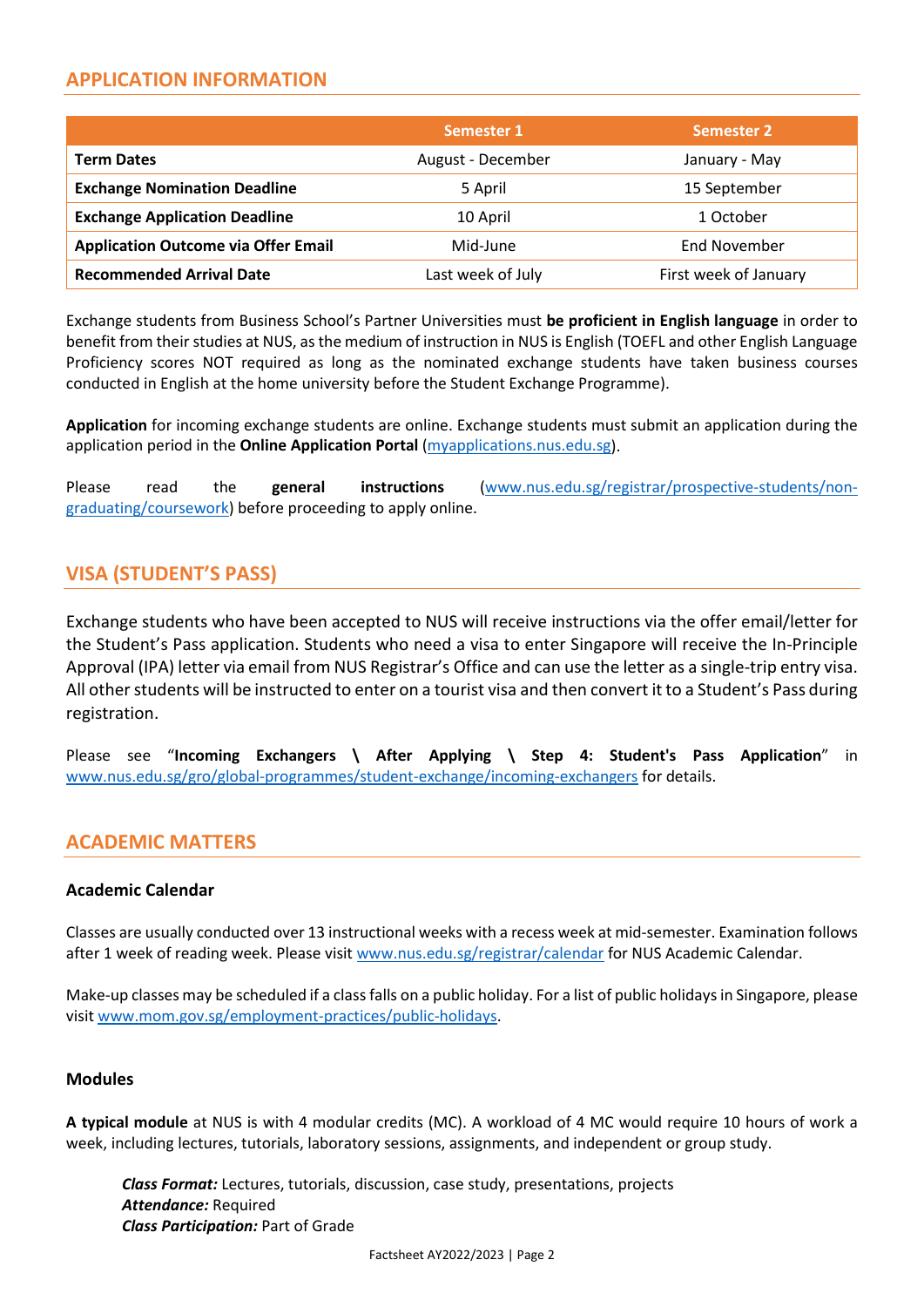*Grading:* A to F *Course Load:* 39 hours per semester (3 hours a week x 13 weeks) *Examinations:* Per Instructor

For your semester at NUS, you must read minimum 12 MCs, and is allowed to read up to 20 MCs. You must ensure that you meet the module prerequisites. **Please check with your home university to ensure modules taken at NUS could be mapped back to modules at your home university.**

More information:

- [www.nus.edu.sg/registrar/academic-information-policies/non-graduating/modular-system](https://www.nus.edu.sg/registrar/academic-information-policies/non-graduating/modular-system)
- [www.nus.edu.sg/modreg](https://www.nus.edu.sg/modreg/)

*Note: MNO2706 and ACC3\*\*\* modules are NOT offered to exchange students.*

# **FEES AND EXPENSES**

## **Approximate Living Costs**

A breakdown of the estimated expenses you may incur. The amount vary depending on personal needs and lifestyle.

| <b>Estimated Costs (per month)</b> | On-Campus $1$   | <b>Off-Campus</b>   |
|------------------------------------|-----------------|---------------------|
| Accommodation                      | $S$480-S$8502$  | $$5600 - $51,300^3$ |
| Food                               | $S$250-S$500$   | $$5400 - $5800$     |
| <b>Public Transport</b>            | $S$100-S$150$   | $S$200-S$300$       |
| <b>Personal Expenses</b>           | $$5300 - $5500$ | $$5300 - $5500$     |

*Notes:*

- *1 - On-campus housing available but NOT guaranteed.*
- *2 - Actual cost depends on type of residence and type of room.*
- *3 - Actual rental depends on whether there is room sharing and whether utilities are included in the rent.*

## **Miscellaneous Student Fees (MSF) / Insurance**

All full-time students are required to pay the MSF. The MSF includes the compulsory NUS Student Insurance scheme which provides all full time students with basic medical and personal accident insurance coverage.

All registered NUS students (including Non-Graduating Exchange students) will be covered under a blanket travel insurance. This insurance covers students for official NUS trips taken during exchange. It is highly recommended that exchange students purchase personal travel insurance for their own travel.

More Information:

- Fees [\(www.nus.edu.sg/registrar/administrative-policies-procedures/non-graduating/non-graduating-fees\)](https://www.nus.edu.sg/registrar/administrative-policies-procedures/non-graduating/non-graduating-fees)
- Insurance [\(nus.edu.sg/uhc/general-health/billing-insurance/insurance-matters\)](https://nus.edu.sg/uhc/general-health/billing-insurance/insurance-matters)